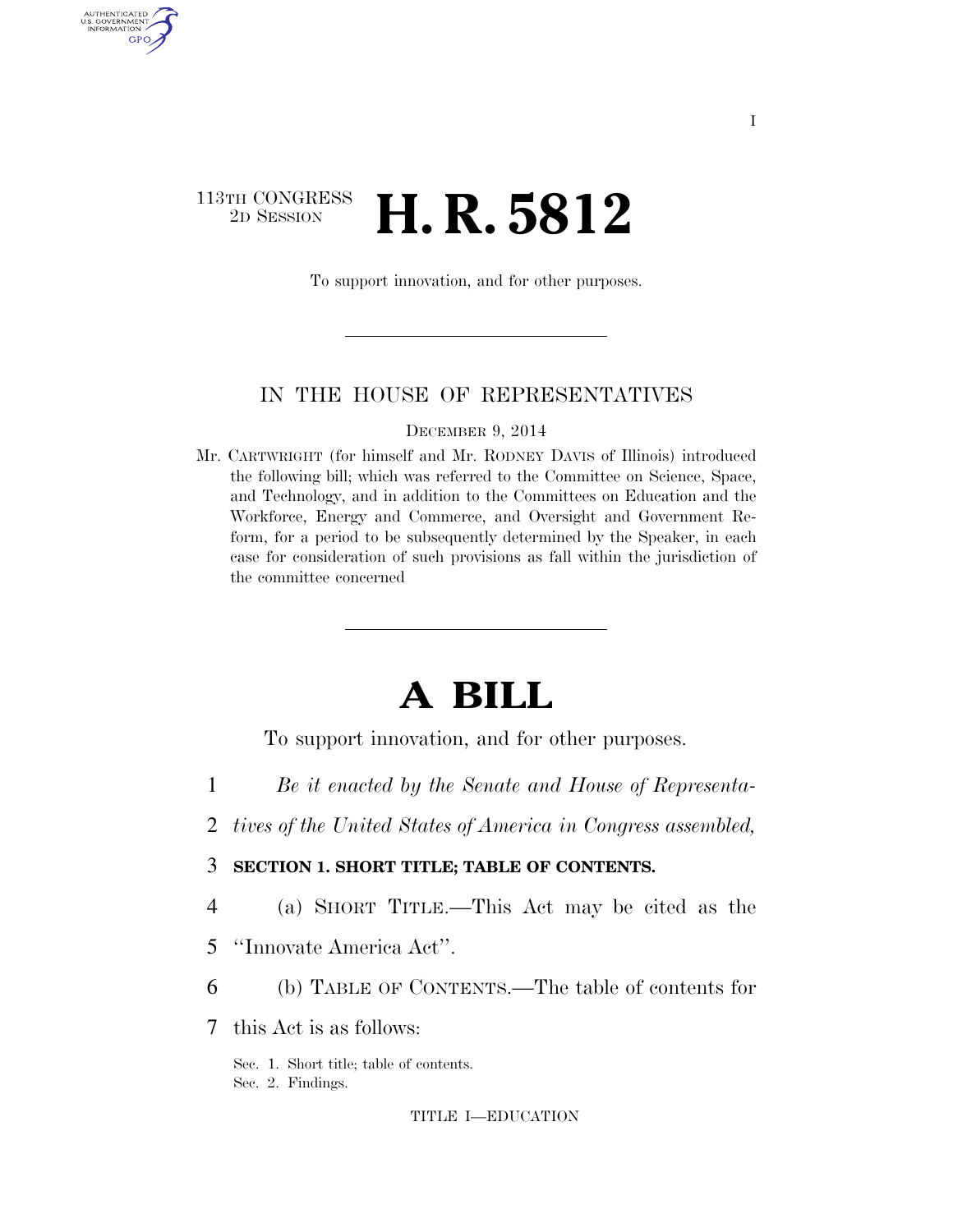- Sec. 101. Definitions.
- Sec. 102. Increasing funding for STEM secondary schools.
- Sec. 103. Report on STEM programs at secondary schools.
- Sec. 104. Study and report on retaining STEM students.
- Sec. 105. Expanding undergraduate research opportunities.
- Sec. 106. Technology Commercialization Awards Pilot Program.
- Sec. 107. Computer science in the Robert Noyce teacher scholarship program.

#### TITLE II—MANUFACTURING AND EXPORT PROMOTIONS

- Sec. 201. Manufacturing assistance program for small- and medium-sized manufacturers in the United States.
- Sec. 202. Removing barriers for exporting industries in the United States.

#### TITLE III—OFFSETS

Sec. 301. Limitation on Government printing costs.

Sec. 302. Eliminating bonuses for poor performance by Government contractors.

#### 1 **SEC. 2. FINDINGS.**

- 2 Congress finds the following:
- 3 (1) Innovation has historically been a catalyzing 4 force in the American economy, driving the produc-5 tion of game-changing technologies, the creation of 6 millions of jobs and the opening of countless new 7 avenues for growth. In an increasingly competitive 8 global economy, our Nation's continued leadership 9 and prosperity will hinge on progress in key innova-10 tive areas, most notably exporting, entrepreneurship, 11 research and development, and education in science, 12 technology, engineering, and mathematics (STEM), 13 including computer science.
- 14 (2) Technology-based startups play a critical 15 role in driving innovation. Increasing the flow of 16 capital to these firms would bridge the gap that 17 often exists between their initial startup costs and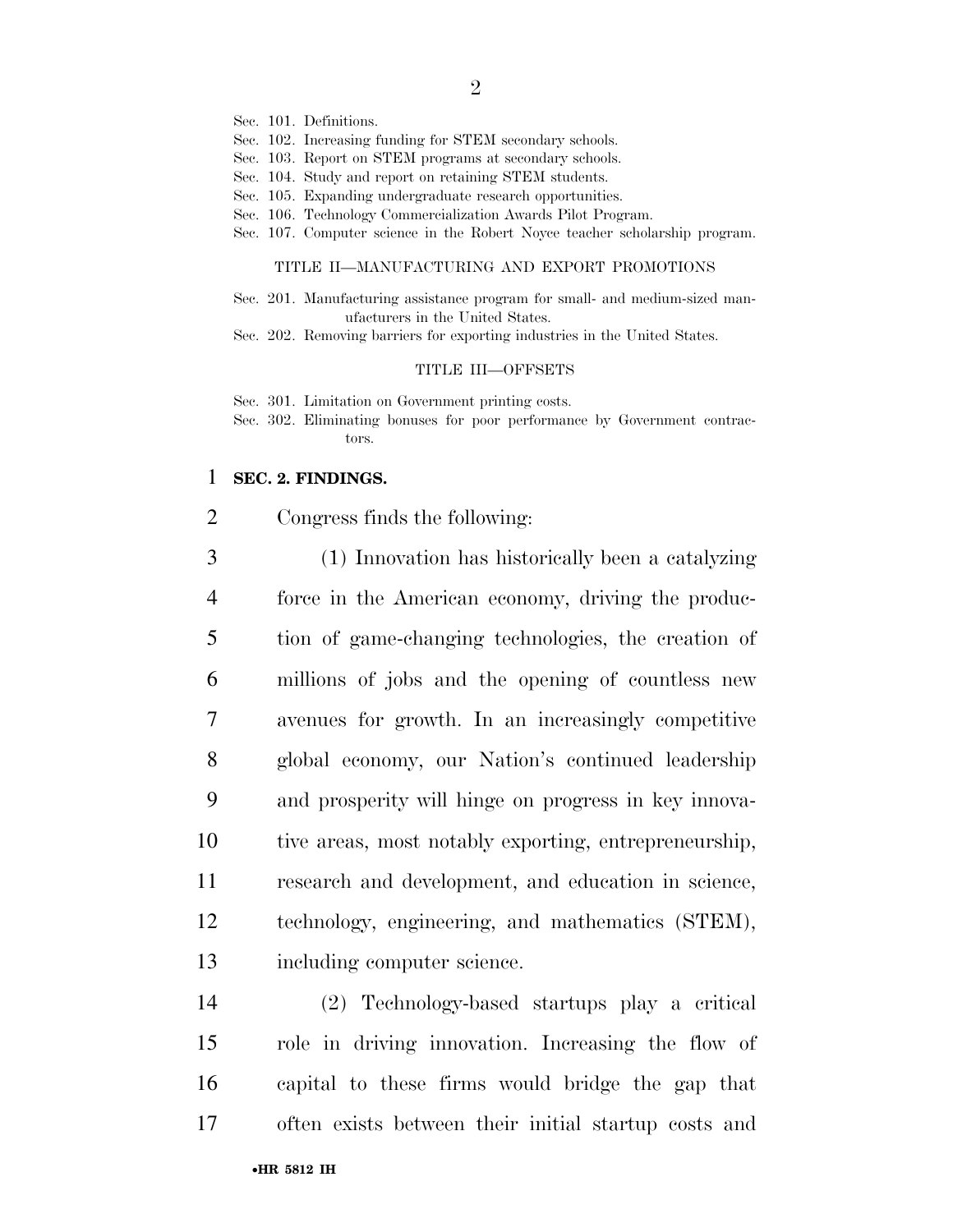their long-term capital needs, giving the firms the resources necessary to research, develop, and com-mercialize new products.

 (3) Simplifying, expanding, and stabilizing the tax credits that businesses and institutions of higher education rely on to offset the cost of research and would promote greater clarity in the Internal Rev- enue Code of 1986 and deliver a powerful incentive for private sector innovation.

 (4) Increasing the emphasis on STEM edu- cation in high schools and institutions of higher edu- cation would ensure that more students have the skills and training to not only compete for jobs in a 21st century economy, but also to create the start- up companies and revolutionary technologies that will sustain American prosperity for centuries to come.

 (5) The United States Bureau of Labor Statis- tics predicts that in the year 2020, of the 9,200,000 ''STEM'' jobs there will be in the United States, half of them will be in computing. With more than 150,000 job openings expected annually in com- puting, it is one of the fastest growing occupations in the United States. Increasing the teaching and learning of computer science in schools would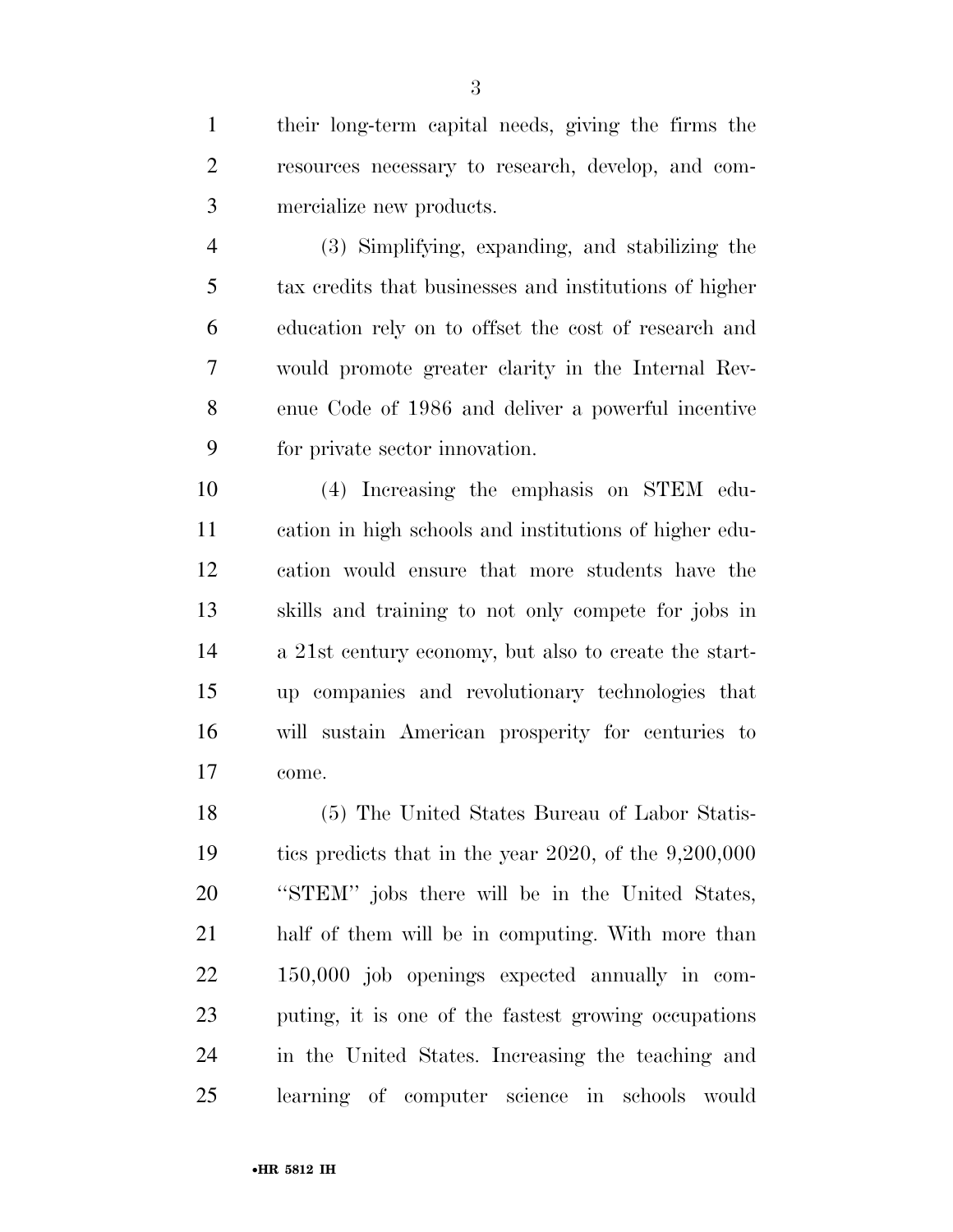strengthen the American workforce by helping our students gain the skills and training necessary to fulfill new computer programming jobs.

 (6) An effective regulatory climate should pro- tect consumers and promote transparency without overburdening the businesses that create jobs. Fed- eral agencies with rulemaking authority should be vigilant in assessing the impact of new regulations on innovation and job creation, particularly in an-chor industries like manufacturing.

 (7) The economic impact of a new product or technology is often dependent on its commercial suc- cess. To ensure American products can be bought and sold in markets around the world, the Govern- ment should identify and remove over burdensome regulations that create barriers for United States ex-porting companies.

# **TITLE I—EDUCATION**

#### **SEC. 101. DEFINITIONS.**

In this title:

 (1) DIRECTOR.—The term ''Director'' means 22 the Director of the National Science Foundation.

23 (2) INSTITUTION OF HIGHER EDUCATION.—The term ''institution of higher education'' means an in-stitution of higher education, as defined in section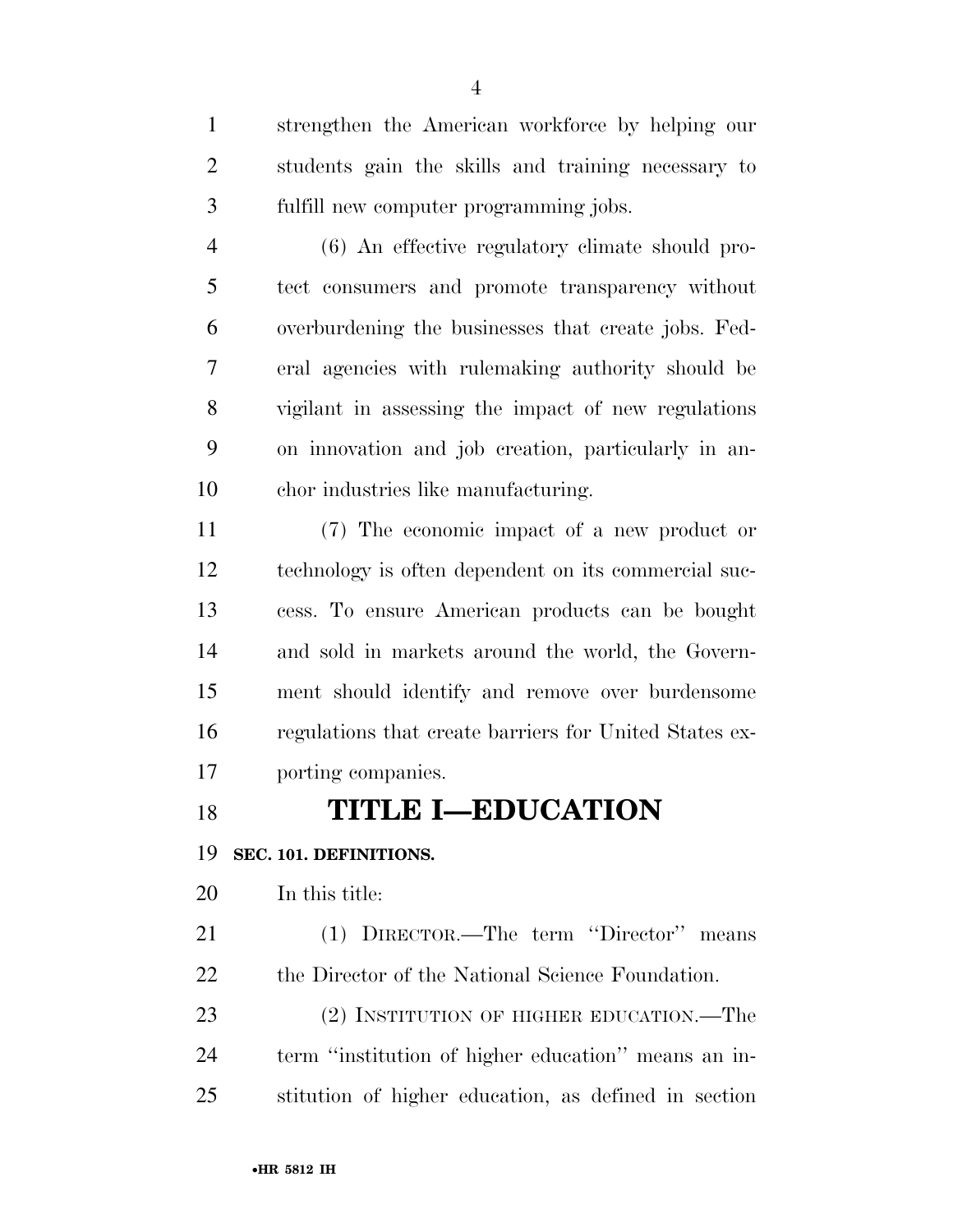| $\mathbf{1}$   | $101(a)$ of the Higher Education Act of 1965 (20      |
|----------------|-------------------------------------------------------|
| $\overline{2}$ | U.S.C. $1001(a)$ ).                                   |
| 3              | (3) STEM.—The term "STEM" means the                   |
| $\overline{4}$ | subjects of science, technology, engineering, and     |
| 5              | mathematics, including other subjects based on        |
| 6              | science, technology, engineering, or mathematics,     |
| 7              | such as computer science.                             |
| 8              | (4) STEM SECONDARY SCHOOL.—The<br>term                |
| 9              | "STEM secondary school" has the meaning given         |
| 10             | the term by the Director, in coordination with the    |
| 11             | Secretary of Education, not later than 60 days after  |
| 12             | the date of enactment of this Act.                    |
| 13             | (5) STATE EDUCATIONAL AGENCY.—The term                |
| 14             | "State educational agency" has the meaning given      |
| 15             | the term in section 9101 of the Elementary and Sec-   |
| 16             | ondary Education Act of 1965 (20 U.S.C. 7801).        |
| 17             | SEC. 102. INCREASING FUNDING FOR STEM SECONDARY       |
| 18             | <b>SCHOOLS.</b>                                       |
| 19             | (a) PURPOSE.—The purpose of this section is to in-    |
| 20             | crease the number of STEM secondary schools in the    |
| 21             | United States from approximately 100 to approximately |
|                | 22 200.                                               |

(b) PROGRAM AUTHORIZED.—

 (1) IN GENERAL.—From amounts appropriated under subsection (e), the Secretary of Education, in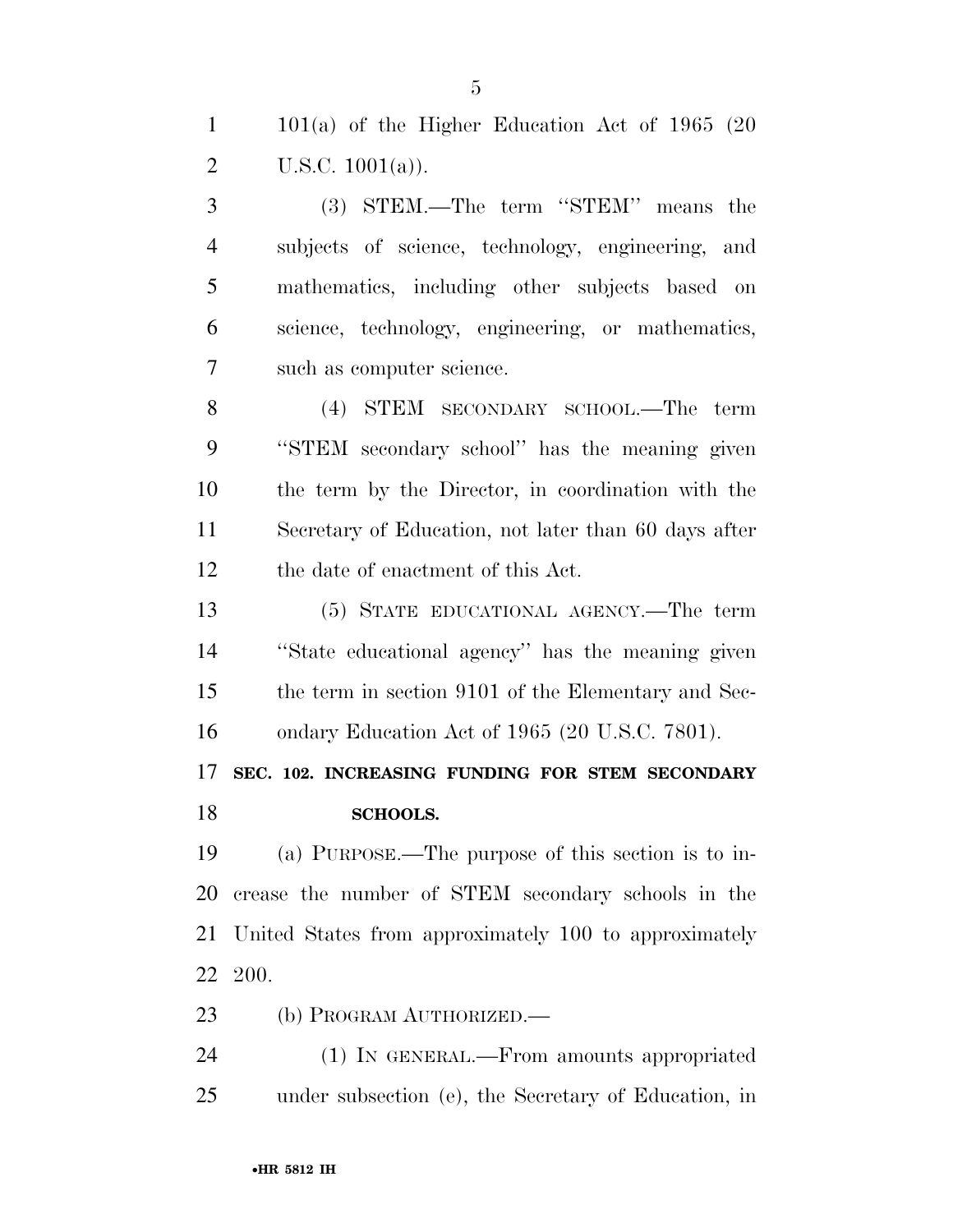coordination with the Director, shall award grants, on a competitive basis, to State educational agencies to enable the State educational agencies to carry out the purposes of this section by establishing or ex-panding STEM secondary schools.

 (2) GEOGRAPHIC DISTRIBUTION.—The Sec- retary shall award grants under this section in a manner that ensures geographic diversity, including awarding grants to State educational agencies serv-ing rural areas.

 (c) APPLICATION.—A State educational agency desir- ing to receive a grant under this section shall submit an application to the Secretary of Education at such time, in such manner, and containing such information as the Secretary may require.

 (d) USE OF FUNDS.—A State educational agency re- ceiving funds under this section shall use such funds to award subgrants, on a competitive basis, to local edu- cational agencies in the State to enable the local edu- cational agencies to establish and maintain new STEM secondary schools, which may include repurposing an ex- isting secondary school to become a STEM secondary school.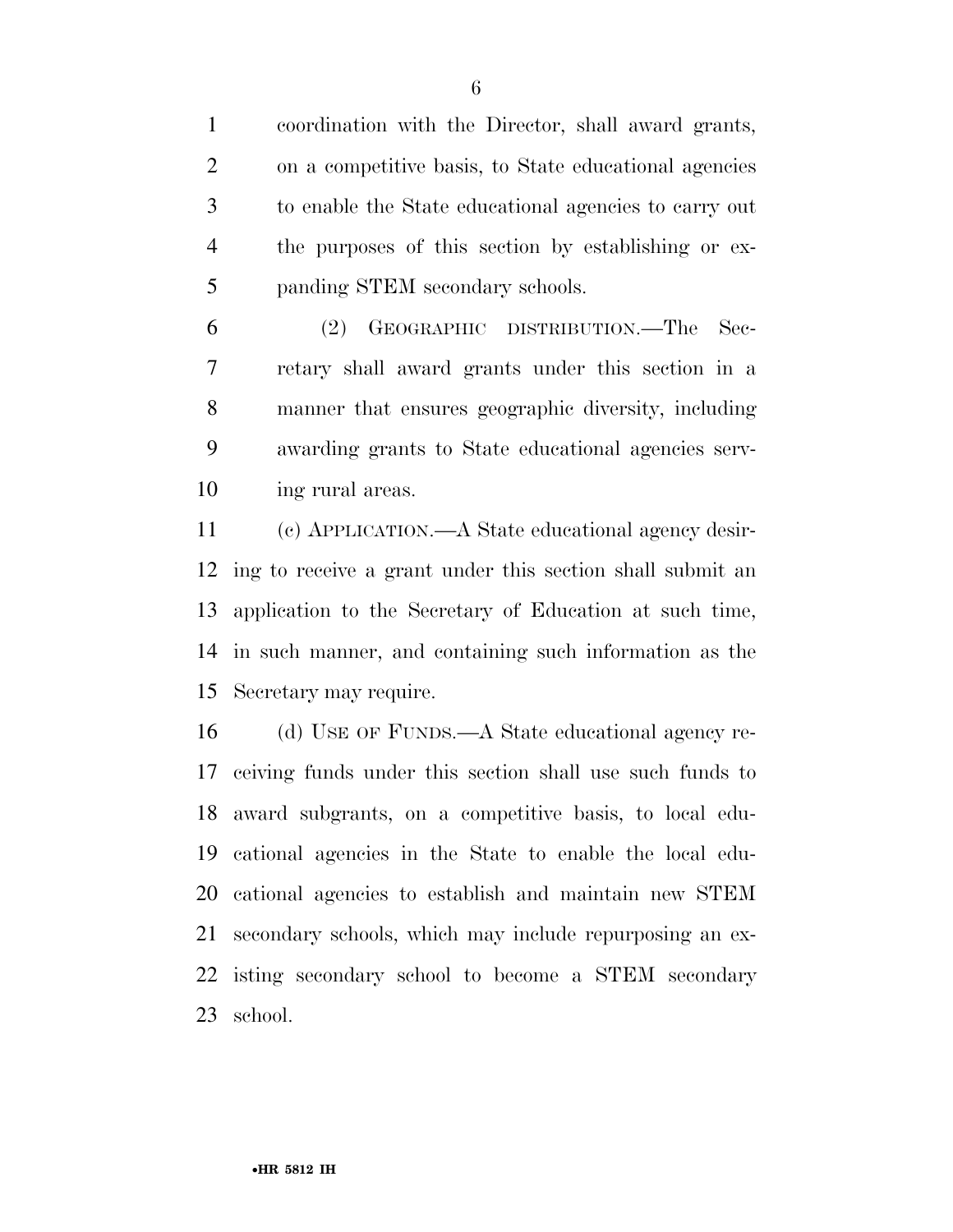(e) AUTHORIZATION OF APPROPRIATIONS.—There are authorized to be appropriated to carry out this section, \$50,000,000 for each of fiscal years 2015 through 2024. **SEC. 103. REPORT ON STEM SECONDARY SCHOOLS.** 

 (a) DATABASE.—The Secretary of Education, in co- ordination with the Director, shall develop a database to identify existing STEM secondary schools.

 (b) REPORT.—Not later than 1 year after the date of enactment of this Act, the Secretary of Education, in coordination with the Director, shall submit a report to Congress with recommendations on how to replicate exist-ing successful STEM secondary schools.

# **SEC. 104. STUDY AND REPORT ON RETAINING STEM STU-DENTS.**

 (a) IN GENERAL.—The Director shall conduct a study, in coordination with the Secretary of Education, to make recommendations to Congress on how to improve re- tention rates of students in STEM programs at institu- tions of higher education. The study should include an analysis of existing successful retention programs at insti-tutions of higher education.

 (b) REPORT.—Not later than 1 year after the date of enactment of this Act, the Director shall submit to Con- gress a report on the study conducted under subsection (a).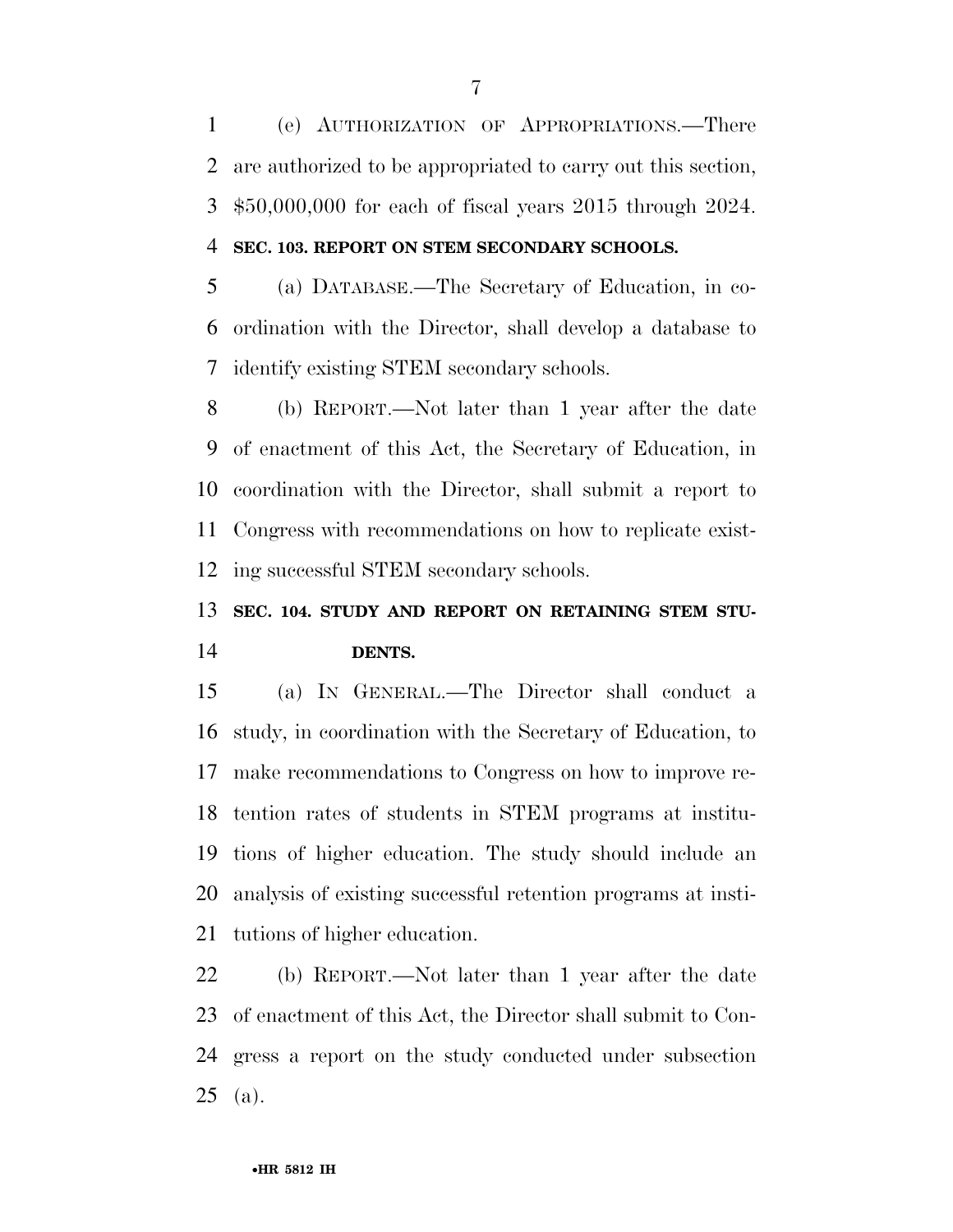# **SEC. 105. EXPANDING UNDERGRADUATE RESEARCH OP-PORTUNITIES.**

 (a) IN GENERAL.—Not later than June 1, 2016, the President shall ensure that not less than 15 percent of all Federal funds available for a fiscal year for under- graduate research opportunities at 2-year and 4-year de- gree granting institutions of higher education shall be used to fund research opportunities for postsecondary stu- dents, with emphasis on undergraduate research opportu- nities occurring during the first 2 academic years of post-secondary education.

 (b) SENSE OF CONGRESS.—It is the sense of the Congress that each Federal agency should restructure the agency's undergraduate student research opportunities for students attending 2-year or 4-year institutions of higher education, in order to provide more research opportunities for postsecondary students during the students' first 2 academic years of postsecondary education.

 (c) IDENTIFICATION OF RESEARCH PROGRAMS.—Not later than December 31, 2015, the head of each Federal agency shall submit to the President—

 (1) a list of all programs and funds available for undergraduate student research under the juris-diction of the agency; and

 (2) recommendations regarding how the agency can best fulfill the requirements of subsection (a).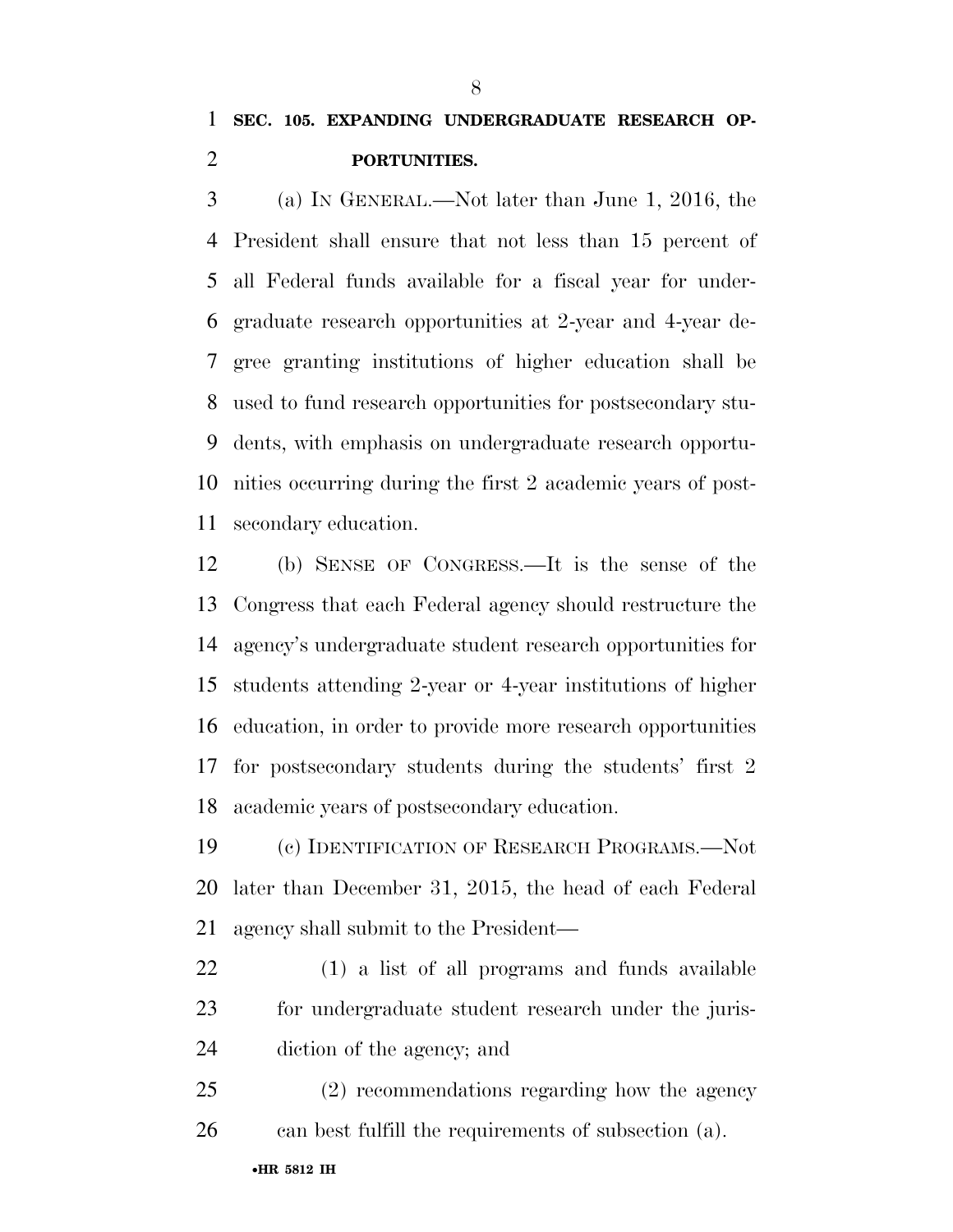(a) IN GENERAL.—The Director of the National Science Foundation (referred to in this section as the ''Di- rector''), through the Partnerships for Innovation Pro- gram, shall administer a Technology Commercialization Awards Pilot Program through which promising tech- nology advances derived from National Science Founda- tion research grants shall be eligible for follow-on fund-ing—

 (1) to move the technology through prototype and demonstration phases;

 (2) for training for researcher participants in business plan development, technology transfer, and commercialization; and

 (3) for establishing start-up firms based on the technologies developed.

 (b) COMPETITIVE SELECTION.—The Director shall— (1) seek from National Science Foundation of- fices and divisions recommendations on outstanding research funded by the National Science Foundation with clear promise that such research can be ad- vanced close to commercialized in a 3- to 5-year pe-riod;

•**HR 5812 IH** (2) solicit applications from National Science Foundation award grantees who believe that they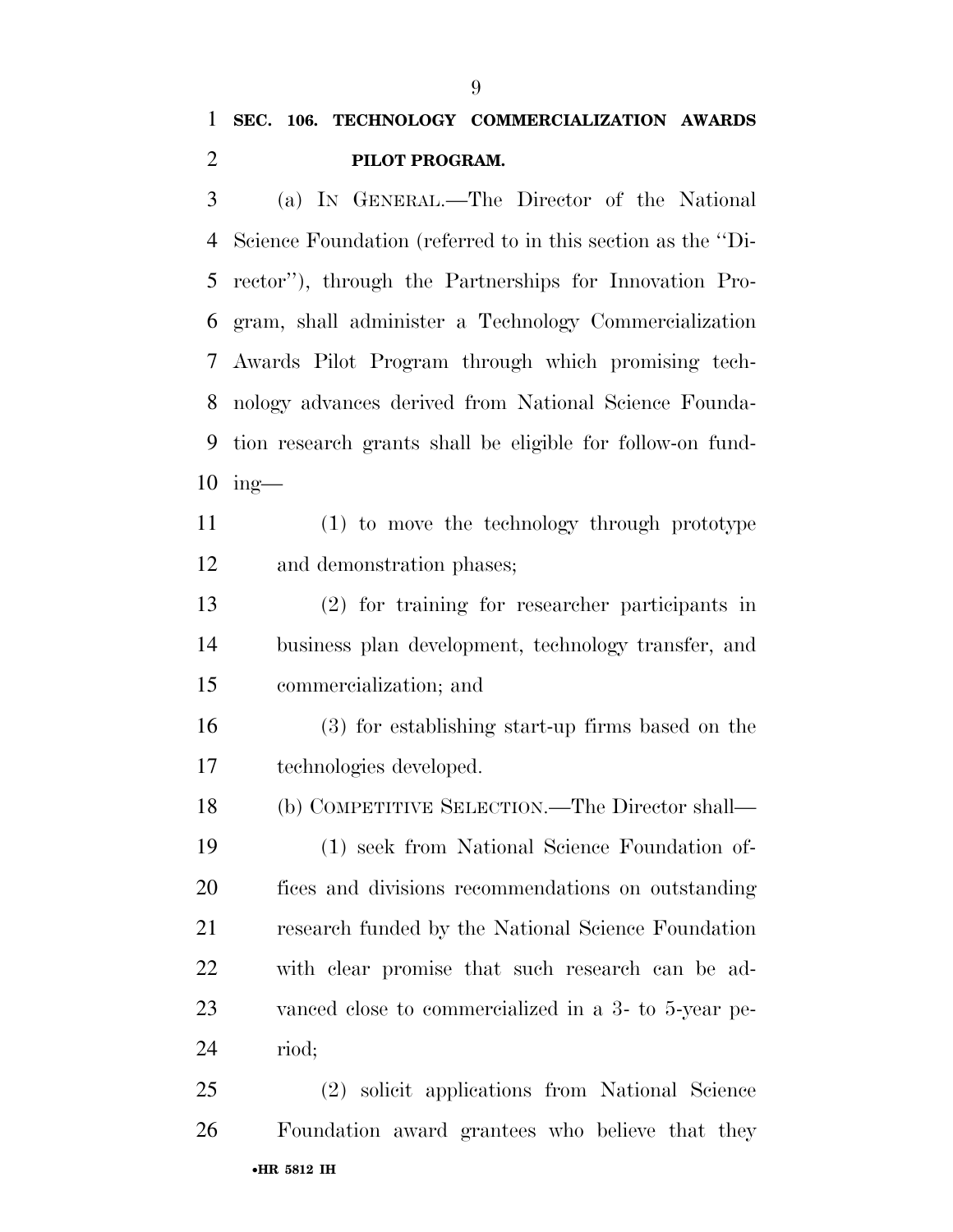have qualifying technologies eligible for commer-cialization; and

 (3) award grants to such National Science Foundation award grantees based on a merit-based, competitive selection process.

 (c) ADVISORY COMMITTEE.—The Director shall form an Advisory Committee of experts on technology and the technology commercialization process to advise the Na- tional Science Foundation on the Technology Commer-cialization Awards Pilot Program.

 (d) REPORT.—Not later than 3 years after the first grant is awarded under this section, the Director shall—

 (1) report to the relevant committees of Con- gress on the Technology Commercialization Awards Pilot Program's results; and

 (2) make recommendations on whether and how such a technology commercialization fund could be adopted by other Federal research and development agencies.

 (e) AUTHORIZATION OF APPROPRIATIONS.—There is authorized to be appropriated to carry out this section \$10,000,000 for each of the fiscal years 2015 through 2019.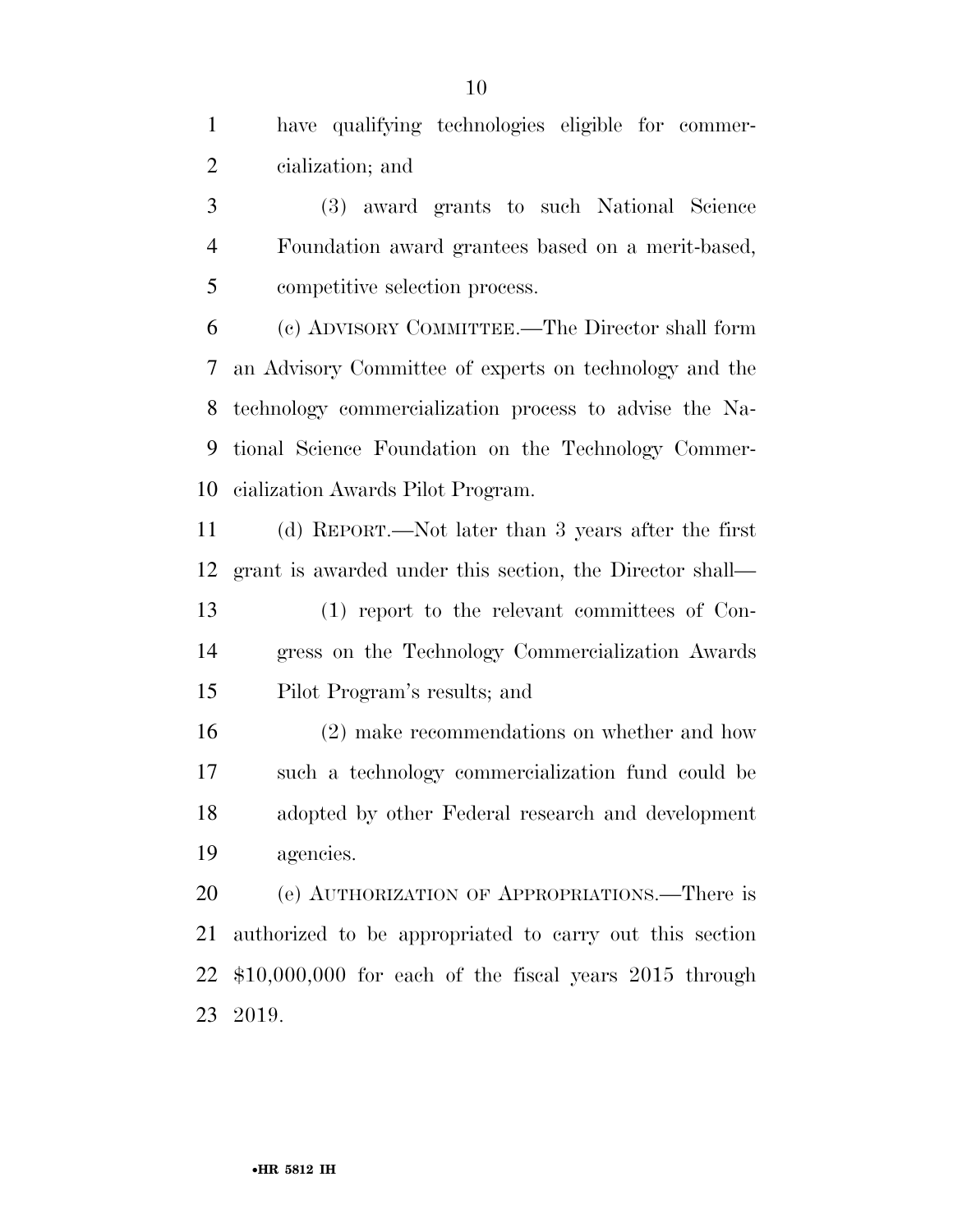**TEACHER SCHOLARSHIP PROGRAM.**  Section 10 of the National Science Foundation Au- thorization Act of 2002 (42 U.S.C. 1862n–1) is amend- ed— (1) by striking ''and mathematics'' and insert- ing ''mathematics, informatics, and computer science'' each place the term appears; 9 (2) in subsection (b)(1)(D)(i), by striking "or mathematics'' and inserting ''mathematics, 11 informatics, or computer science''; 12 (3) in subsection  $(c)$ — 13 (A) in paragraph  $(1)(A)$ , by striking "or mathematics'' and inserting ''mathematics, informatics, or computer science''; and (B) in paragraph (4), by striking ''mathe- matics or'' and inserting ''mathematics, 18 informatics, or computer science''; 19 (4) in subsection  $(d)(4)$ , by striking "mathe- matics or'' and inserting ''mathematics, informatics, 21 or computer science"; and 22 (5) in subsection (i)— (A) in paragraph (5), by striking ''or mathematics'' and inserting ''mathematics, or computer science''; and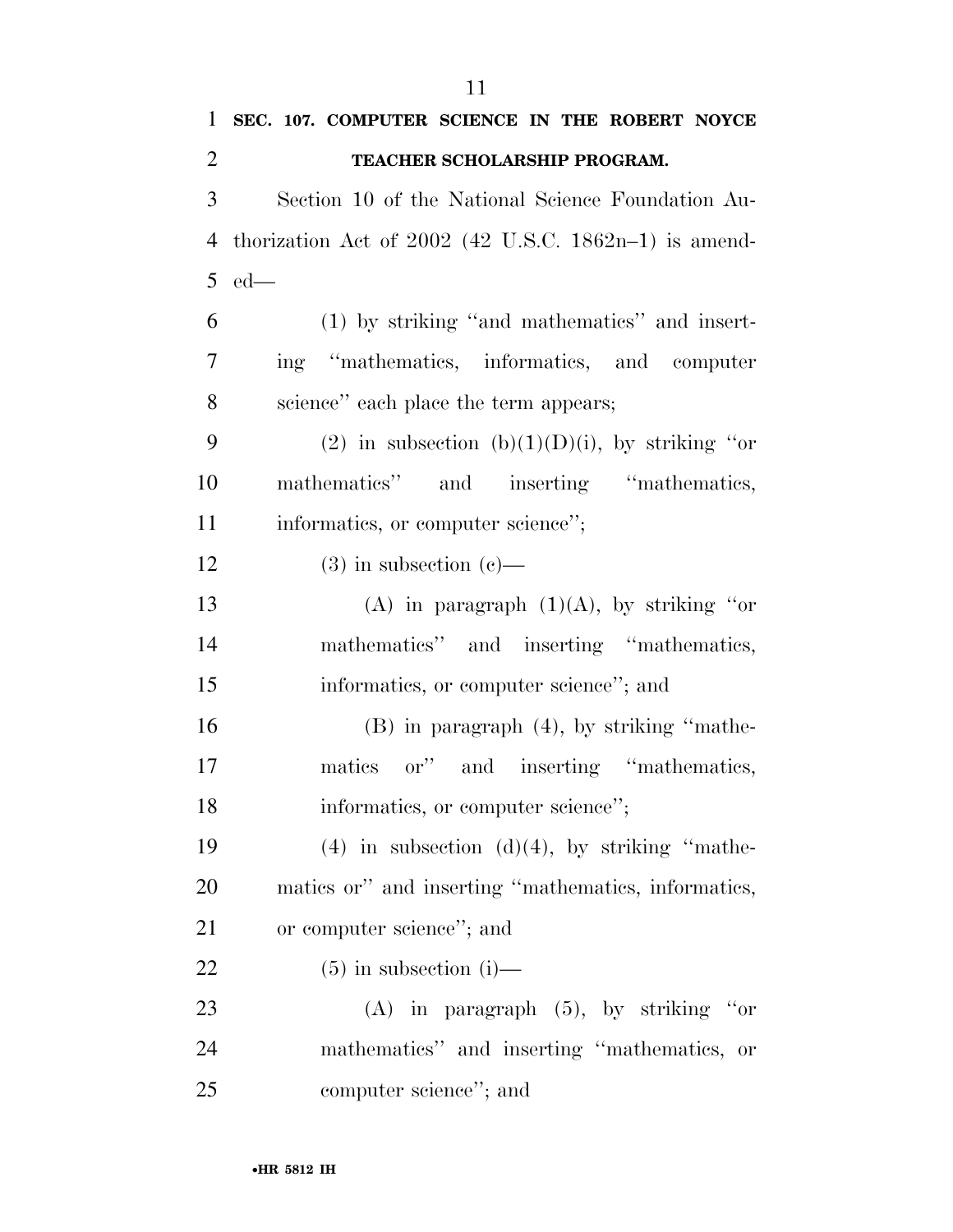(B) in paragraph (7), by striking ''or 2 mathematics," and inserting "mathematics, informatics, or computer science,''. **TITLE II—MANUFACTURING AND EXPORT PROMOTIONS SEC. 201. MANUFACTURING ASSISTANCE PROGRAM FOR SMALL- AND MEDIUM-SIZED MANUFACTUR- ERS IN THE UNITED STATES.**  (a) DEFINITIONS.—In this section: (1) SECRETARY.—The term ''Secretary'' means the Secretary of Commerce. (2) SMALL- AND MEDIUM-SIZED DOMESTIC MANUFACTURERS.—The term ''small- and medium- sized domestic manufacturers'' means businesses— (A) with not more than 500 employees; and (B) with facilities located in the United States that mechanically, physically, or chemi- cally transform materials, substances, or com- ponents into new products, including component parts. (b) ESTABLISHMENT.—Not later than 180 days after the date of enactment of this Act, the Secretary shall es- tablish a manufacturing assistance program for small- and medium-sized domestic manufacturers for the purposes of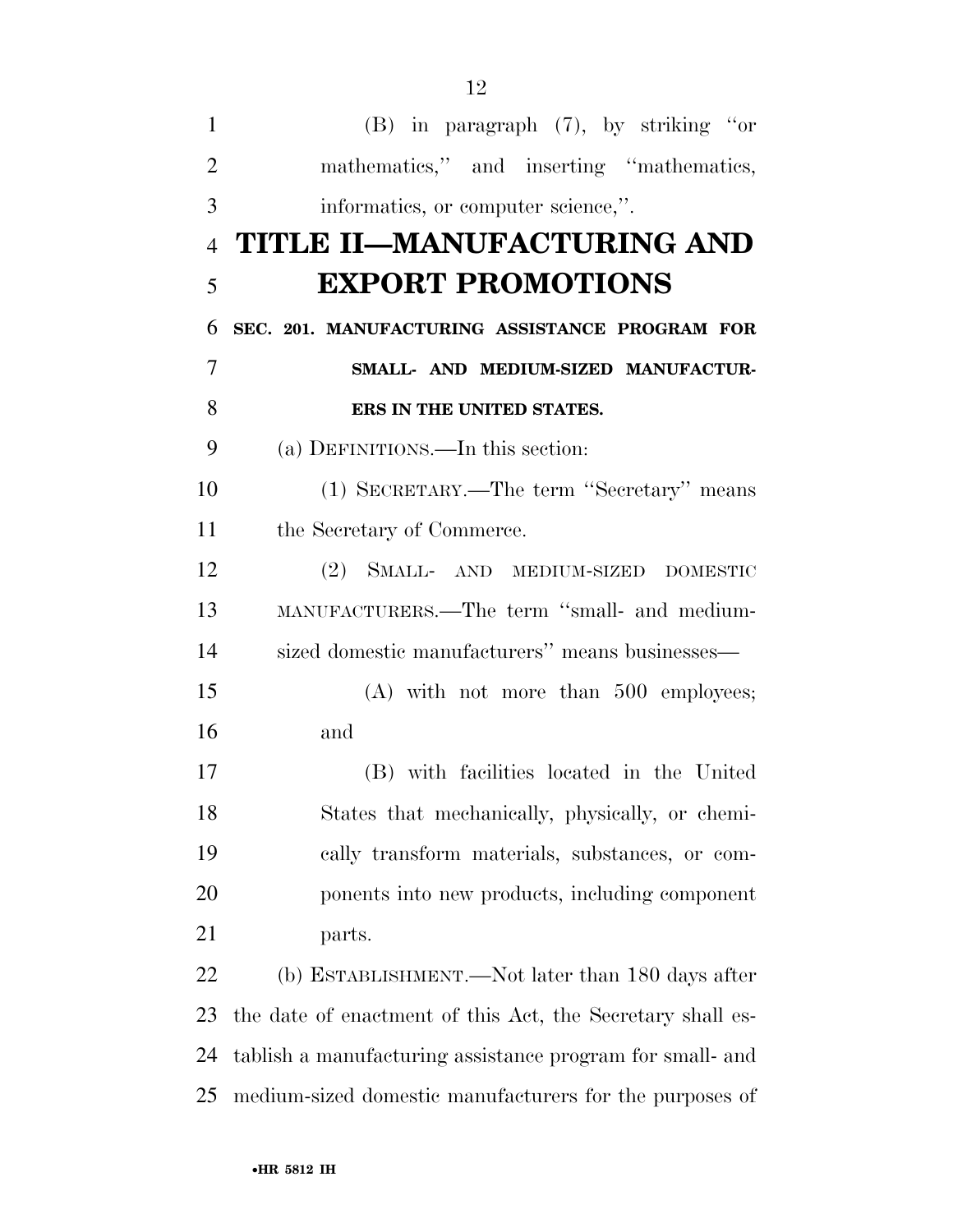| $\mathbf{1}$   | promoting the manufacturing of goods in the United         |
|----------------|------------------------------------------------------------|
| $\overline{2}$ | States and enabling those manufacturers to be competitive. |
| 3              | in the global economy by—                                  |
| $\overline{4}$ | (1) identifying and reducing regulatory burdens            |
| 5              | on those manufacturers under subsection (c); and           |
| 6              | (2) providing those manufacturers with infor-              |
| 7              | mation and other assistance under subsection (d).          |
| 8              | (c) REDUCTION OF REGULATORY BURDENS.—The                   |
| 9              | Secretary shall—                                           |
| 10             | (1) identify any regulatory requirements appli-            |
| 11             | cable to small- and medium-sized domestic manufac-         |
| 12             | turers that—                                               |
| 13             | (A) impose an unnecessary burden<br>on                     |
| 14             | those manufacturers; and                                   |
| 15             | (B) may be eliminated or reduced in order                  |
| 16             | to promote the manufacture of goods in the                 |
| 17             | United States;                                             |
| 18             | $(2)$ take appropriate action to eliminate or re-          |
| 19             | duce the regulatory requirements identified under          |
| 20             | paragraph $(1)$ ; and                                      |
| 21             | $(3)$ not later than 1 year after the date on              |
| 22             | which the Secretary establishes the program re-            |
| 23             | quired by subsection (b), submit to Congress a re-         |
| 24             | port that makes recommendations with respect to            |
| 25             | action by Congress that may be necessary to elimi-         |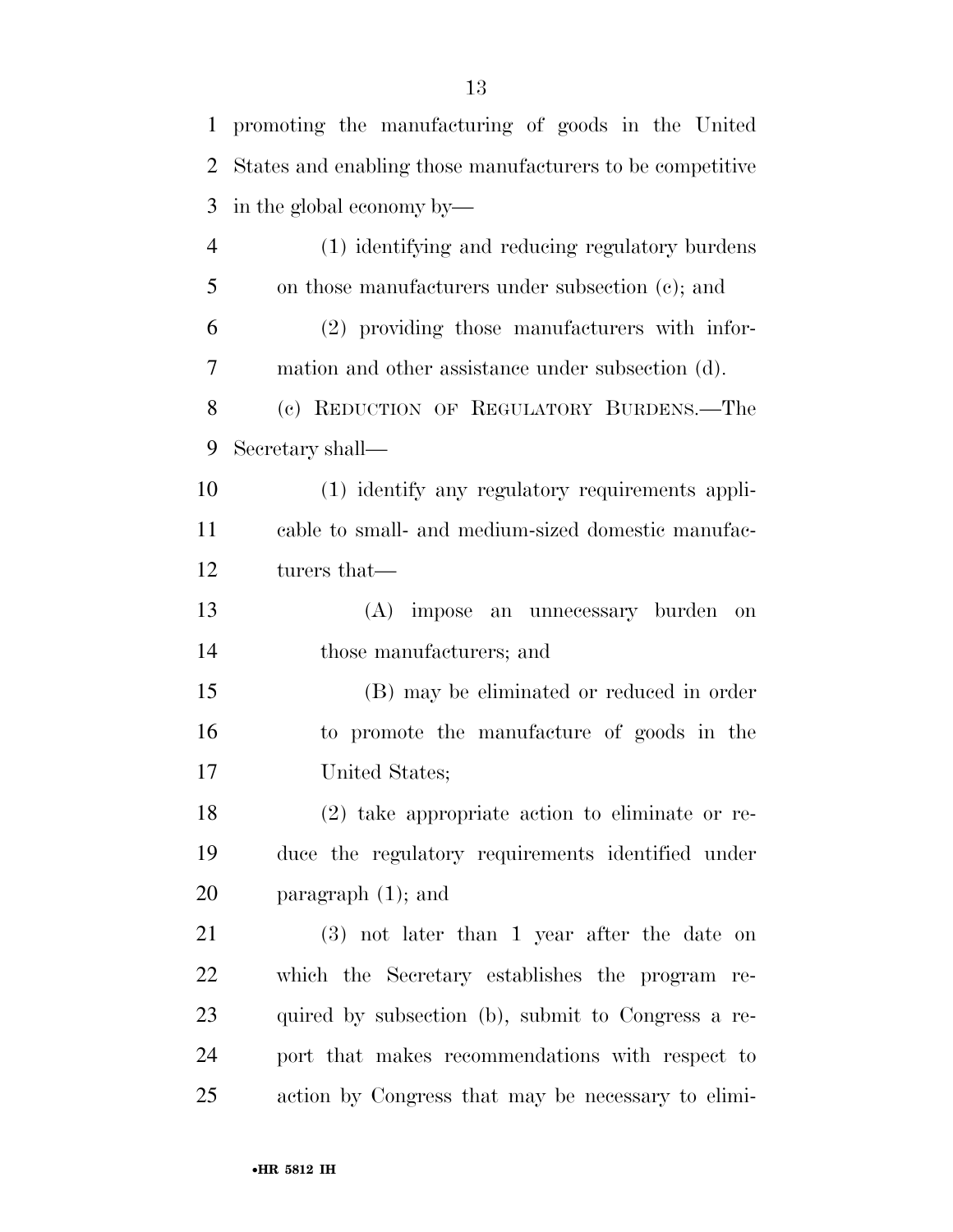| $\mathbf{1}$   | nate or reduce the regulatory requirements identified          |
|----------------|----------------------------------------------------------------|
| $\overline{2}$ | under paragraph $(1)$ .                                        |
| 3              | (d) ASSISTANCE.—The Secretary shall assist small-              |
| $\overline{4}$ | and medium-sized domestic manufacturers by providing           |
| 5              | the manufacturers with information with respect to-            |
| 6              | (1) how small- and medium-sized domestic                       |
| 7              | manufacturers can comply efficiently with regula-              |
| 8              | tions applicable to those manufacturers;                       |
| 9              | (2) recently proposed and recently prescribed                  |
| 10             | regulations likely to have an effect on small- and             |
| 11             | medium-sized domestic manufacturers; and                       |
| 12             | (3) how small- and medium-sized domestic                       |
| 13             | manufacturers can express their views and provide              |
| 14             | input with respect to any policy developments relat-           |
| 15             | ing to the manufacture of products in the United               |
| 16             | States.                                                        |
| 17             | (e) REPORT ON EFFECTIVENESS OF PROGRAM.—Not                    |
|                | 18 later than 2 years after the date of enactment of this Act, |
| 19             | the Hollings Manufacturing Extension Partnership of the        |
| 20             | National Institute of Standards and Technology shall sub-      |
| 21             | mit to Congress a report on the program established under      |

subsection (b) that includes—

 (1) an assessment of the extent to which the program has been effective—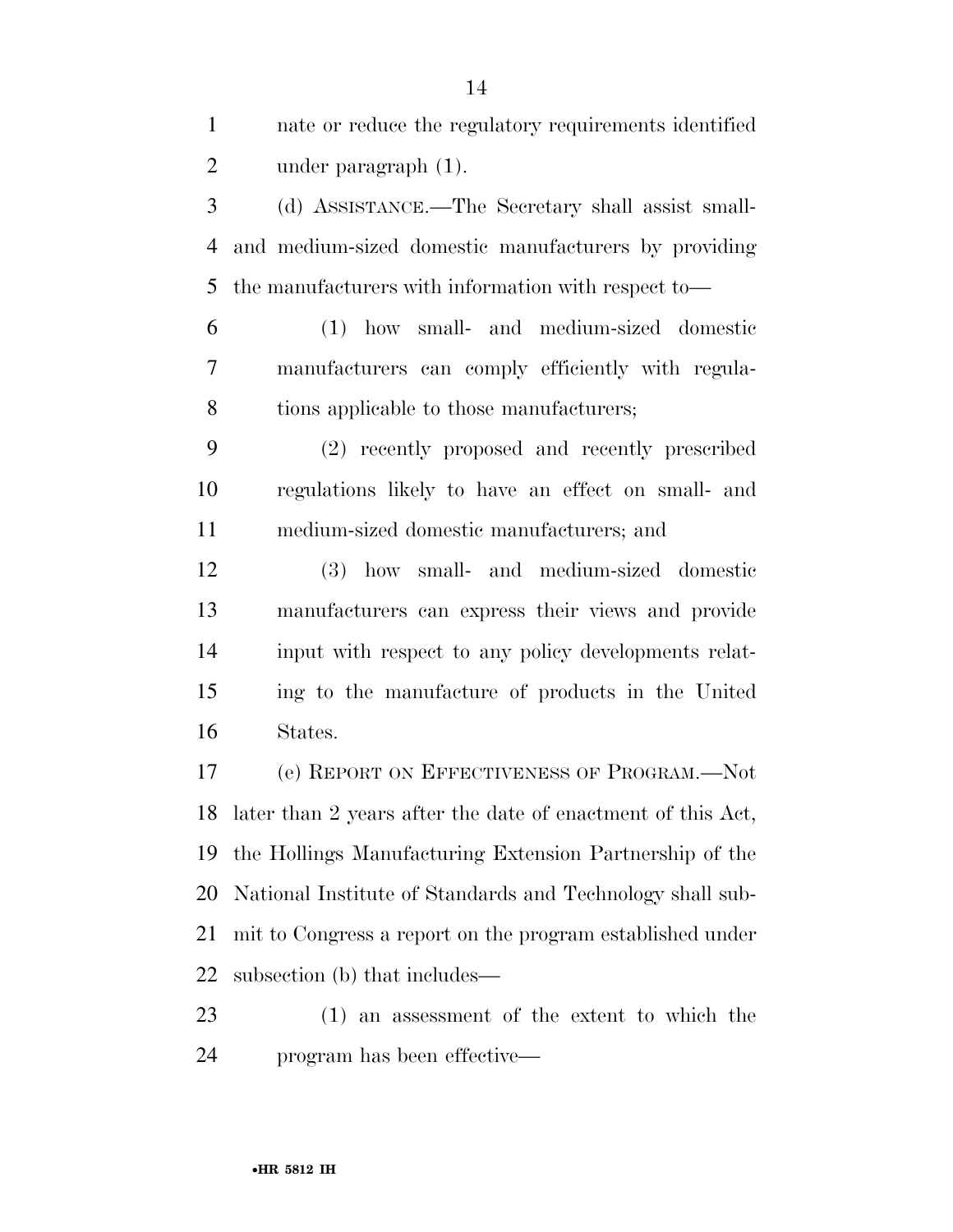| $\mathbf{1}$   | (A) in identifying and reducing regulatory              |
|----------------|---------------------------------------------------------|
| $\overline{2}$ | burdens on small- and medium-sized domestic             |
| 3              | manufacturers under subsection (c);                     |
| $\overline{4}$ | (B) in providing information and other as-              |
| 5              | sistance to small- and medium-sized domestic            |
| 6              | manufacturers under subsection (d); and                 |
| 7              | (C) in promoting the manufacturing of                   |
| 8              | goods in the United States and enabling small-          |
| 9              | and medium-sized domestic manufacturers to be           |
| 10             | competitive in the global economy;                      |
| 11             | (2) detailed information with respect to the na-        |
| 12             | ture, location, and duration of any jobs created as     |
| 13             | a result of the program established under subsection    |
| 14             | (b) and a description of the methodology used to        |
| 15             | compile that information; and                           |
| 16             | (3) any recommendations with respect to con-            |
| 17             | tinuing or improving the program established under      |
| 18             | subsection (b).                                         |
| 19             | (f) AUTHORIZATION OF APPROPRIATIONS.—There              |
| 20             | are authorized to be appropriated to the Secretary      |
| 21             | $$15,000,000$ for each of the fiscal years 2015 through |
| 22             | 2019 to carry out the program established under sub-    |
| 23             | section $(b)$ .                                         |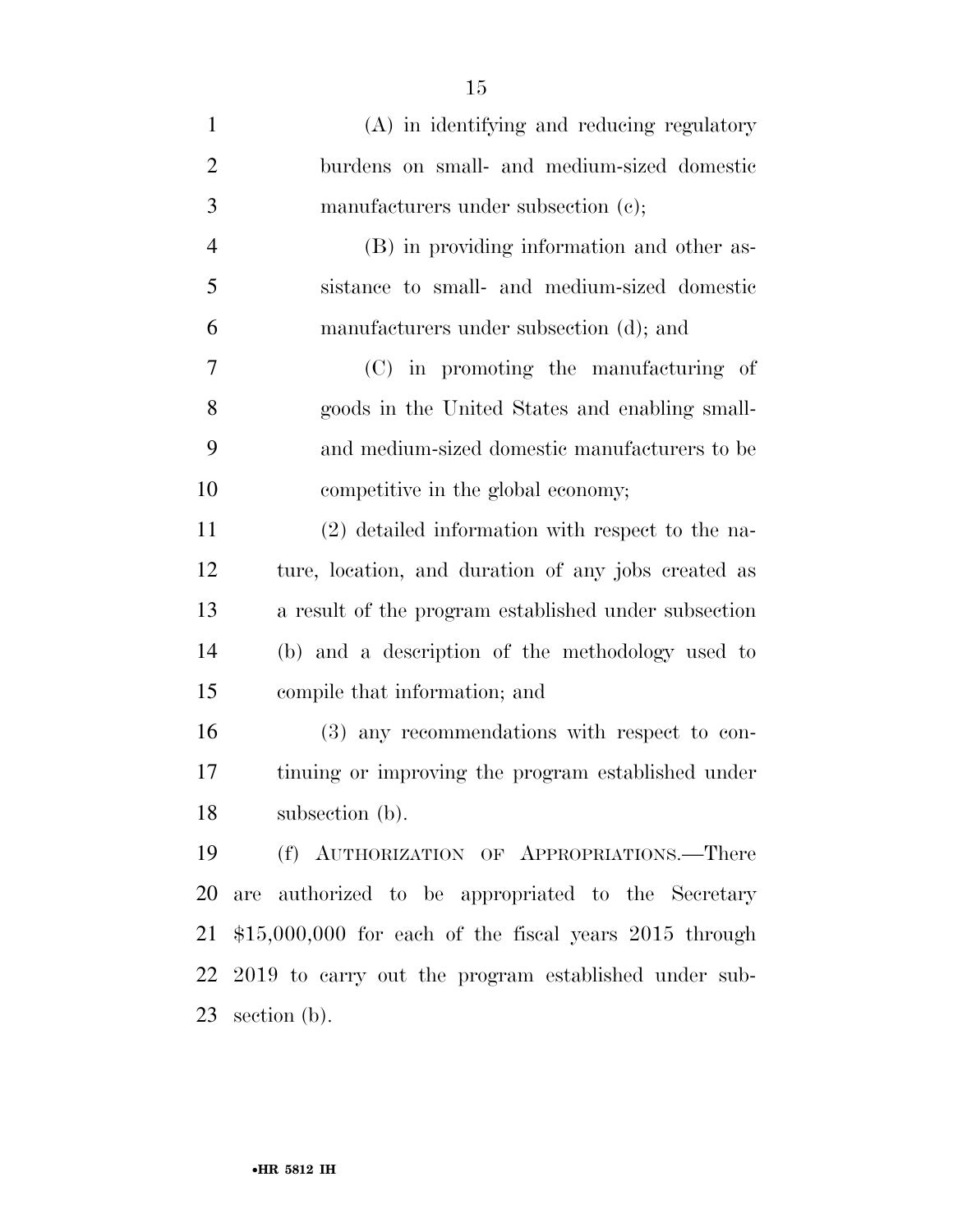**SEC. 202. REMOVING BARRIERS FOR EXPORTING INDUS-**

**TRIES IN THE UNITED STATES.** 

| 3  | Not later than 180 days after the date of the enact-      |
|----|-----------------------------------------------------------|
| 4  | ment of this Act, the Under Secretary for International   |
| 5  | Trade of the Department of Commerce shall submit to       |
| 6  | Congress a report—                                        |
| 7  | $(1)$ identifying the 20 industries in the United         |
| 8  | States that export the most goods or services;            |
| 9  | $(2)$ evaluating the competitiveness of those 20          |
| 10 | industries in global markets compared to competi-         |
| 11 | tors manufacturing outside the United States;             |
| 12 | (3) identifying domestic regulatory and policy            |
| 13 | barriers to increasing exports by these industries;       |
| 14 | (4) identifying foreign barriers that impede the          |
| 15 | access of these industries to foreign markets; and        |
| 16 | (5) making recommendations with respect to                |
| 17 | legislative action that could by taken by Congress to     |
| 18 | reduce those barriers and improve the global com-         |
| 19 | petitiveness of these industries in foreign markets.      |
| 20 | <b>TITLE III-OFFSETS</b>                                  |
| 21 | SEC. 301. LIMITATION ON GOVERNMENT PRINTING COSTS.        |
| 22 | Not later than 180 days after the date of enactment       |
| 23 | of this Act, the Director of the Office of Management and |
| 24 | Budget shall coordinate with the heads of Federal depart- |
| 25 | ments and independent agencies to—                        |
|    | •HR 5812 IH                                               |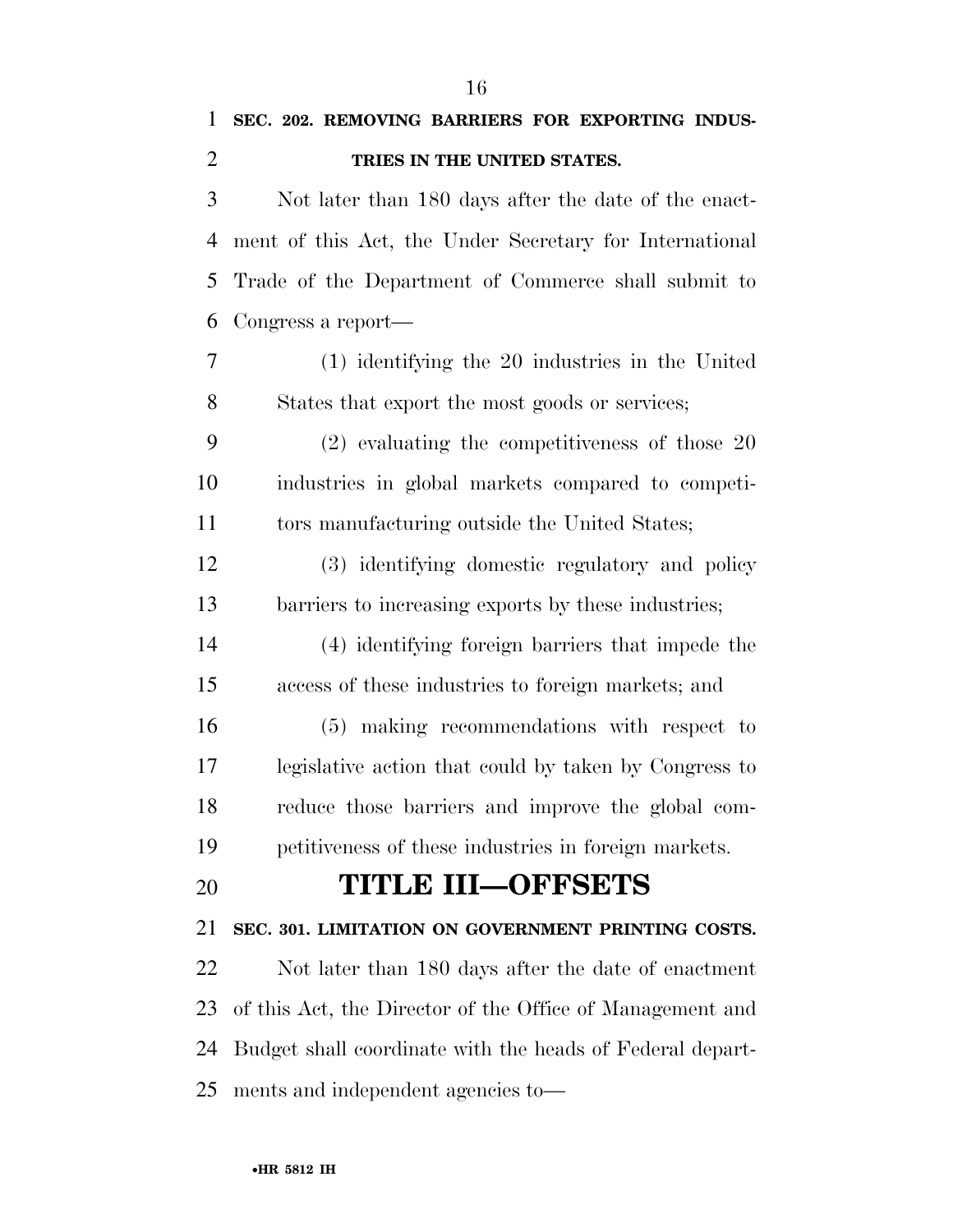(1) determine which Government publications could be available on Government Web sites and no longer printed and to devise a strategy to reduce overall Government printing costs over the 10-year period beginning with fiscal year 2015, except that the Director shall ensure that essential printed docu- ments prepared for Social Security recipients, Medi- care beneficiaries, and other populations in areas with limited Internet access or use continue to re-main available;

 (2) establish Governmentwide Federal guide-lines on employee printing; and

 (3) issue on the Office of Management and Budget's public Web site the results of a cost-benefit analysis on implementing a digital signature system and on establishing employee printing identification systems, such as the use of individual employee cards or codes, to monitor the amount of printing done by Federal employees, except that the Director of the Office of Management and Budget shall en- sure that Federal employee printing costs unrelated to national defense, homeland security, border secu- rity, national disasters, and other emergencies do not exceed \$860,000,000 annually.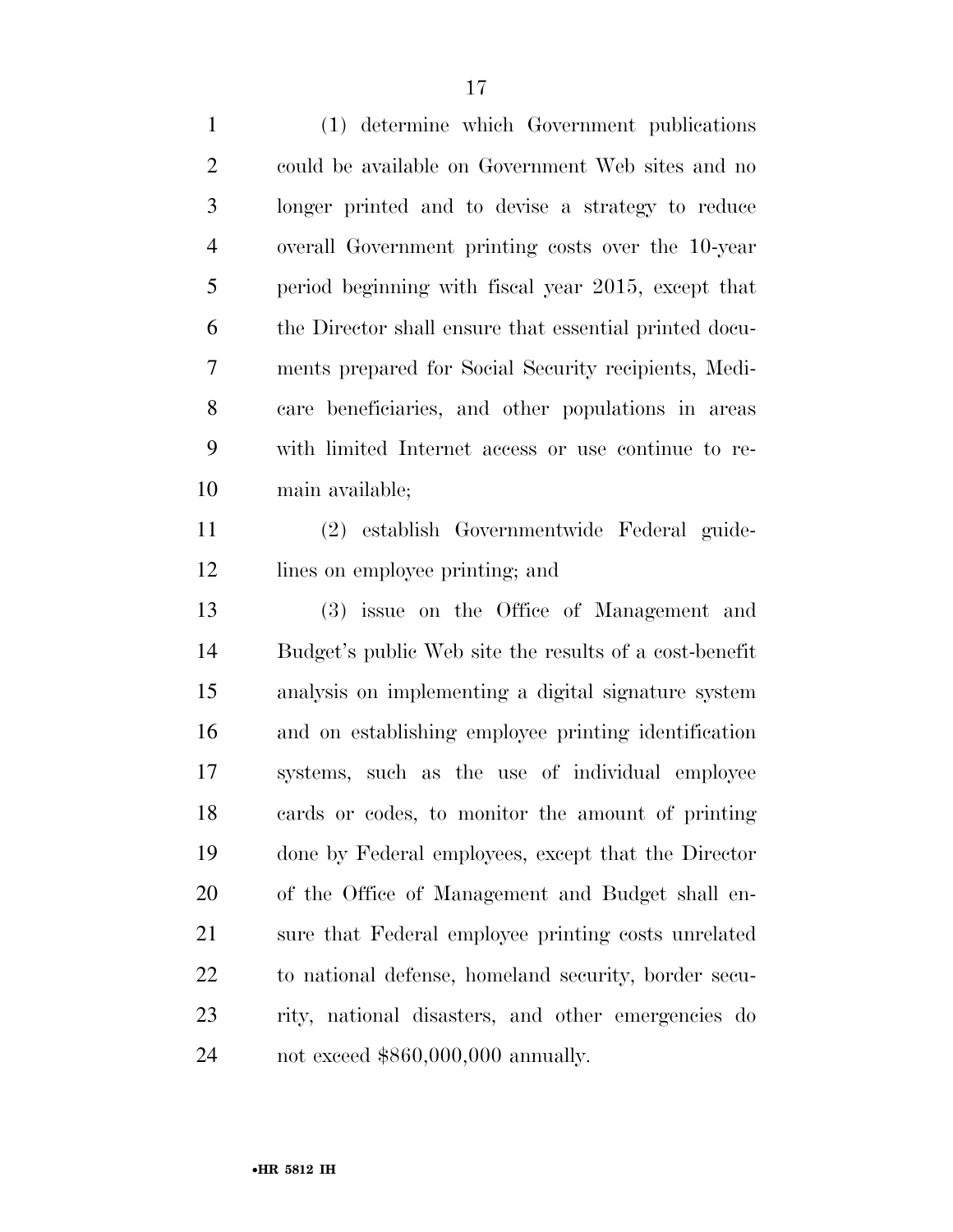## **SEC. 302. ELIMINATING BONUSES FOR POOR PERFORM-ANCE BY GOVERNMENT CONTRACTORS.**

 (a) GUIDANCE ON LINKING OF AWARD AND INCEN- TIVE FEES TO OUTCOMES.—Not later than 180 days after the date of enactment of this Act, each Federal depart- ment or agency shall issue guidance, with detailed imple- mentation instructions (including definitions), on the ap- propriate use of award and incentive fees in department or agency programs.

 (b) ELEMENTS.—The guidance under subsection (a) shall—

 (1) ensure that all new contracts using award fees link such fees to outcomes (which shall be de- fined in terms of program cost, schedule, and per-formance);

 (2) establish standards for identifying the ap- propriate level of officials authorized to approve the use of award and incentive fees in new contracts;

 (3) provide guidance on the circumstances in which contractor performance may be judged to be excellent or superior and the percentage of the avail- able award fee which contractors should be paid for such performance;

•**HR 5812 IH** (4) establish standards for determining the per- centage of the available award fee, if any, which con-tractors should be paid for performance that is